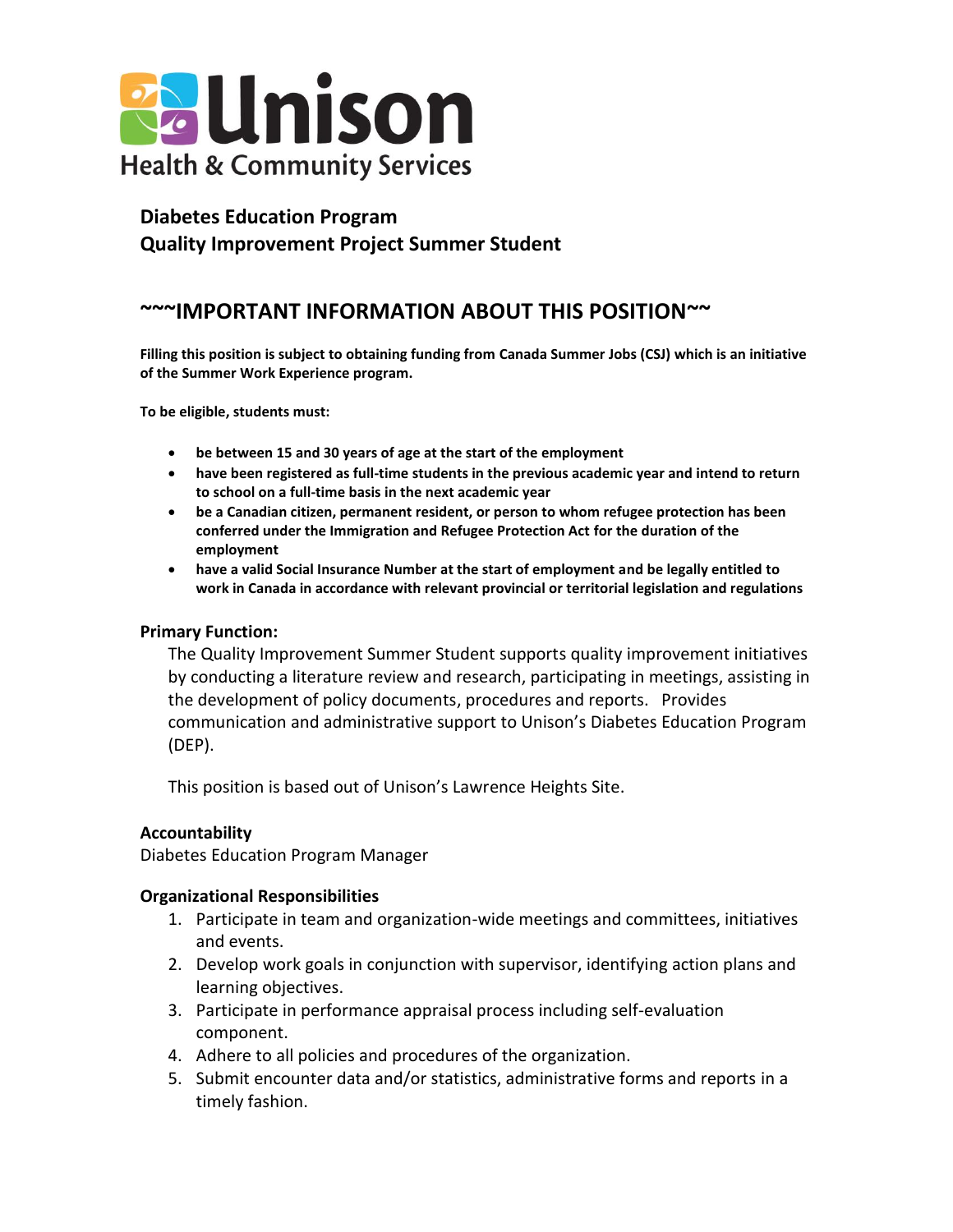- 6. Orient, supervise and support students and/or volunteers as required.
- 7. Identify, report and debrief on client safety incidents, good catches, occupational health and safety incidents and near misses.
- 8. Other duties as required.

#### **Job-specific responsibilities:**

- Support Program Manager in ensuring efficiency and effectiveness of DEP quality improvement initiates including but not limited to conducting research, assisting in developing policy documents and providing communication and resource support.
- conduct literature review and research to identify professional practice benchmarks;
- participate in meetings by:
	- presenting research;
	- assisting in the development and alignment of policy documents and procedures; and,
	- preparing reports and contents of meeting packages including minutes;
- Provide communication and administrative support.
- As needed, prepare brochures, reports, communications, and other material for print and social media.
- Make necessary arrangements for meetings, preparing agendas, supporting information packages and recording and transcribing minutes.

## **Job – Specific Qualifications:**

- Demonstrated knowledge, skill and experience in conducting research, benchmarking and providing administrative / resource support
- Demonstrated knowledge of, and sensitivity to, the impact of social, economic, environmental and cultural issues on diverse communities
- Excellent interpersonal, communication, presentation and organizational skills, including a high level of computer literacy.
- Ability to build successful partnerships with diverse stakeholders.
- Excellent English communication skills, both written and verbal; knowledge of a second (or more) language and culture is an asset.
- Undergraduate degree/college diploma and/or equivalent experience.
- Ability to work flexible hours and travel within GTA.

## **Core Organizational Competencies**

- 1. **Organizational commitment:** embracing our mission, vision and values and being an ambassador for the organization
- 2. **Team work:** Working cooperatively and productively with others to achieve results
- 3. **Client focus**: advocating for and contributing to positive outcomes for the clients/ stakeholders